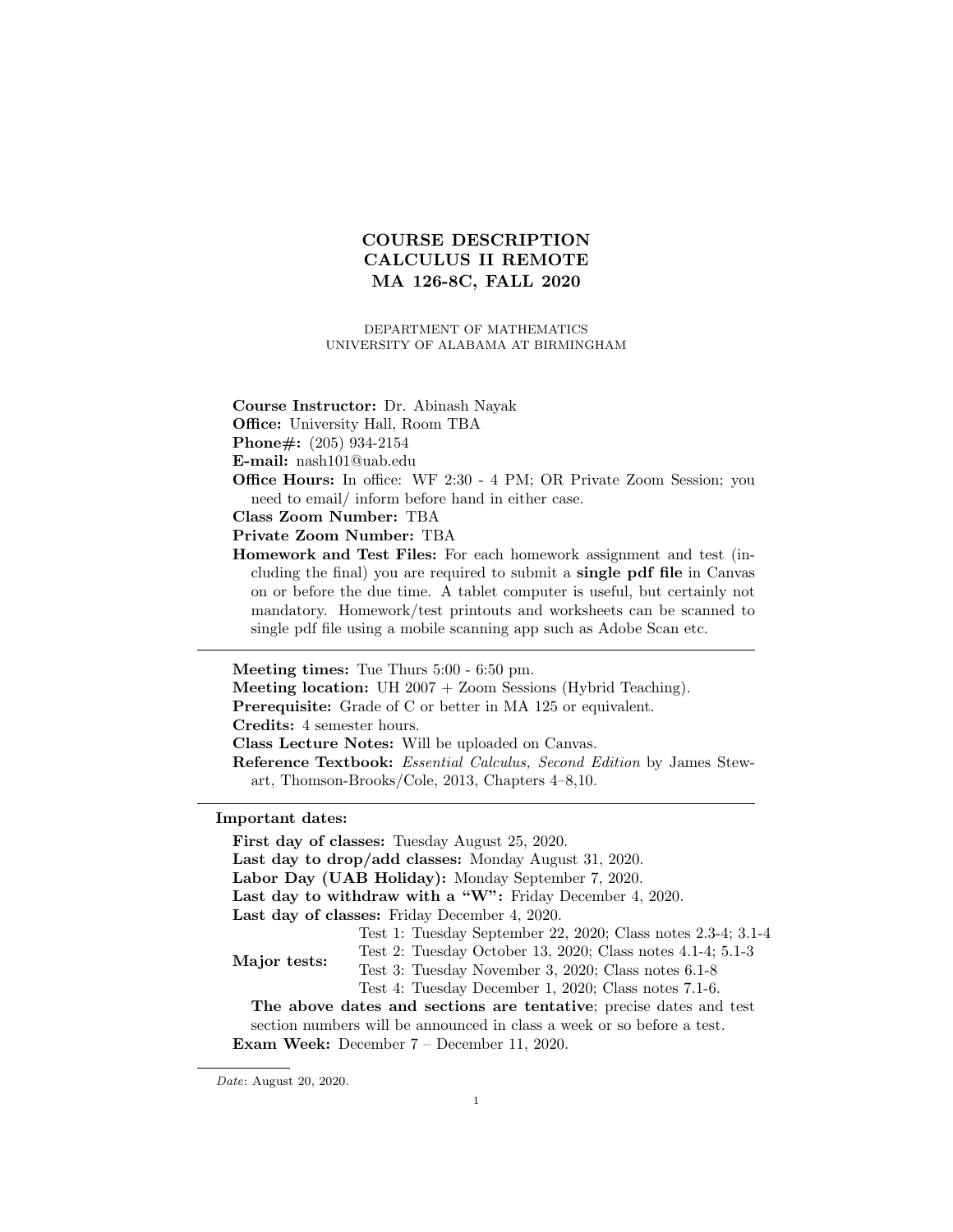2 DEPARTMENT OF MATHEMATICS UNIVERSITY OF ALABAMA AT BIRMINGHAM

Final exam: 1:30–4:00pm Wednesday December 9, 2020; Zoom.

#### Course policies.

- Please make sure that you are able to receive e-mail through your Blazer-ID account. Official course announcements may be sent to that address.
- If you are contacted by the Early Alert Program, consider taking advantage of their services; see Student Resources on the Blazernet website.
- For disability accommodations contact DSS at 934-4205 or at  $dss@uab.edu$ .
- The lowest weekly homework grade will be dropped to account for any missed assignments due to illness or any other circumstance.
- If a test is missed due to a serious verifiable circumstance or official university business, the test grade will be replaced with the properly rescaled final exam score. You must advise the instructor of such circumstances at the earliest possibility before the exam takes place. Other than official university business, you can only make up for one missed test.
- While calculators that do not have access to the internet are permitted, no books or notes will be allowed during the tests, except that one  $8.5'' \times 11''$ sheet of your own construction may be used in each test/final.

# Methods of teaching and learning.

- 27 110-minute class meetings consisting of lectures and discussions of examples and homework problems. Time for four in-class tests is included.
- Students are expected to undertake at least 10 hours of private study and homework per week during the term.
- The last 15-20 minutes of every class will be devoted to a tutorial designed to provide you with small-group-style assistance with the homework assignment for the week. You are required to work as a group/team helping each other and learning in the process. The assignments are always due on Friday of each week. Late submissions will be graded for correctness, but will not count toward the course score.
- During test weeks, the test will be during the first half of the Tuesday class, and the tutorial timings of the previous week will be used in similar fashion as a tutorial for your test review problems, which I will distribute at least a week before each test.

# Aims of the course.

Upon successful completion of the course a student

- understands the concept of definite integral;
- is able to apply the definite integral to find volumes, work, and arc length;
- knows the basic techniques of integration;
- is able to apply Calculus concepts to problems in Physics and Engineering;
- understands the concept of a vector, can perform basic vector calculations, and is able to use vectors to describe lines and planes in space;
- understands the concept of vector-valued functions, and is able to use vector functions to describe parametric curves, tangent vectors and velocity;
- is able to determine the convergence/divergence of improper integrals, sequences, and infinite series; and
- can find power series representations of functions and use them for approximation, evaluation of integrals, and limits.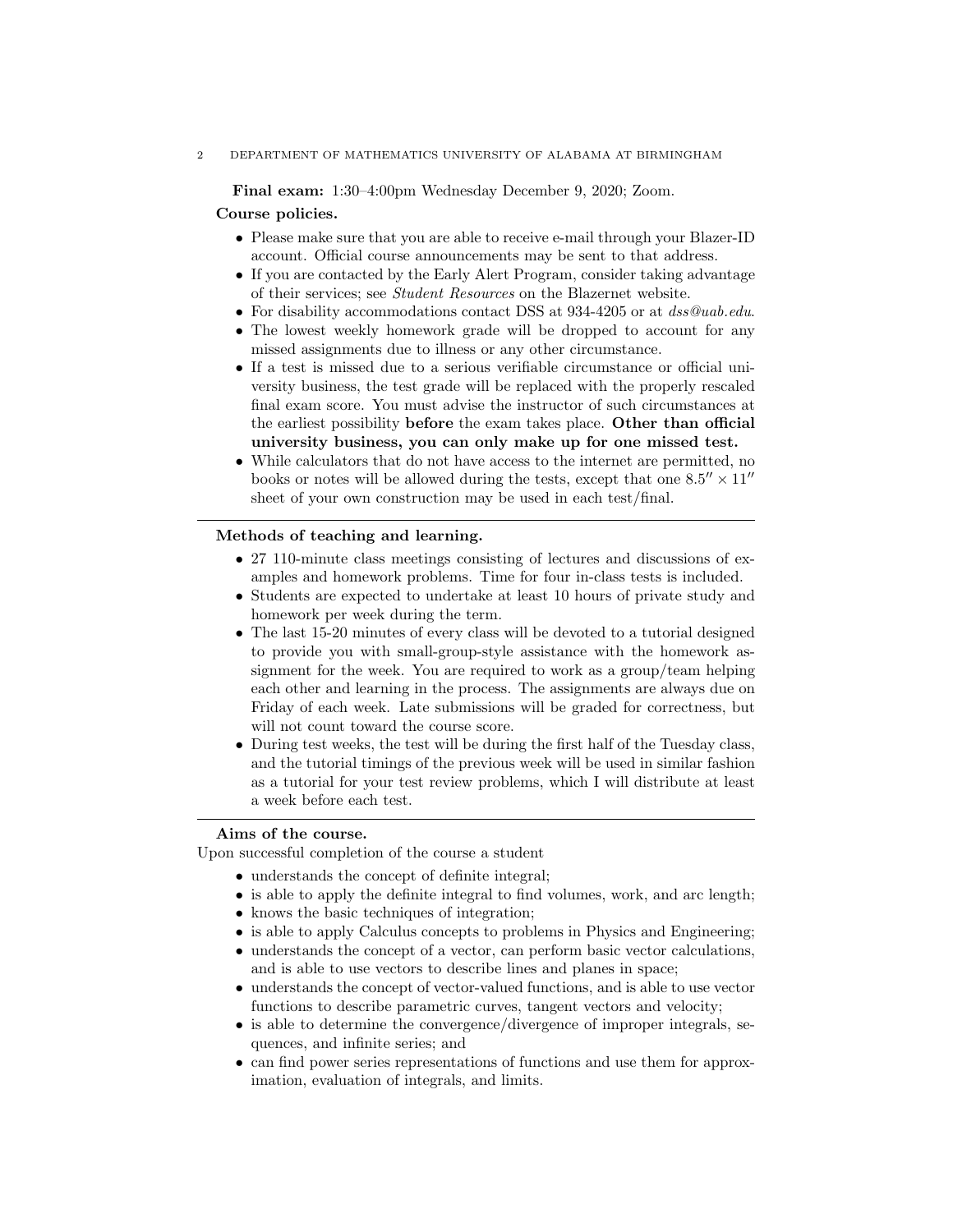The understanding of a concept is demonstrated by an ability to solve pertinent problems related to that concept.

#### Course content.

- Basic techniques of integration including substitution, integration by parts, partial fractions and the use of tables.
- Applications of integration (area, volume, work).
- Vectors in three dimensions, their geometric and algebraic representation, dot product and cross product.
- Equations of lines and planes.
- Vector functions and parametric curves, tangent vectors, arc length, velocity and speed.
- Sequences and series, power series.

# Assessment procedures.

- Student achievement will be assessed by the following measures:
	- Regular graded homework. Written homework will be assigned on Monday of each week (except for weeks preceding a test week) and due on Friday of the same week. Homework contributes 40% to the course average. Problems on tests are modeled after homework problems. Staying on top of homework is therefore extremely important.
	- Four 50-minute Zoom tests. Each test contributes 9% to the course average and typically includes a mixture of shorter questions (or parts of questions) designed to test insight and manipulative skills, together with longer problems requiring in-depth understanding, including "word" problems.
	- 150-minute comprehensive final examination. The final is comprehensive and contributes 24% to the course average.
- Your course performance is your course average, which is a number between 0 and 100 obtained by adding the scores, weighted as above, from the homework, tests, and final.
- Your final grade is determined according to the following table: Course performance: 88-100 75-87 62-74 50-61 below 50 Final Grade: <br> A B C D F
- After the final exam score and grades have been entered, grades may be checked via https://www.uab.edu/cas/mathematics/resources under the heading Check Grades.

Tips.

- Help is available in the Math Learning Lab, if you can't find me.
- Working steadily, regularly attending class, and asking lots of questions when you are stuck (a practice I strongly encourage !), all increase your chances of success.
- Ultimately, you are in charge of your mathematics education, but my assistant and I are more than willing to help you chart a effective path through the Calculus wilderness.
- Remember, being a full-time student is a full-time job.